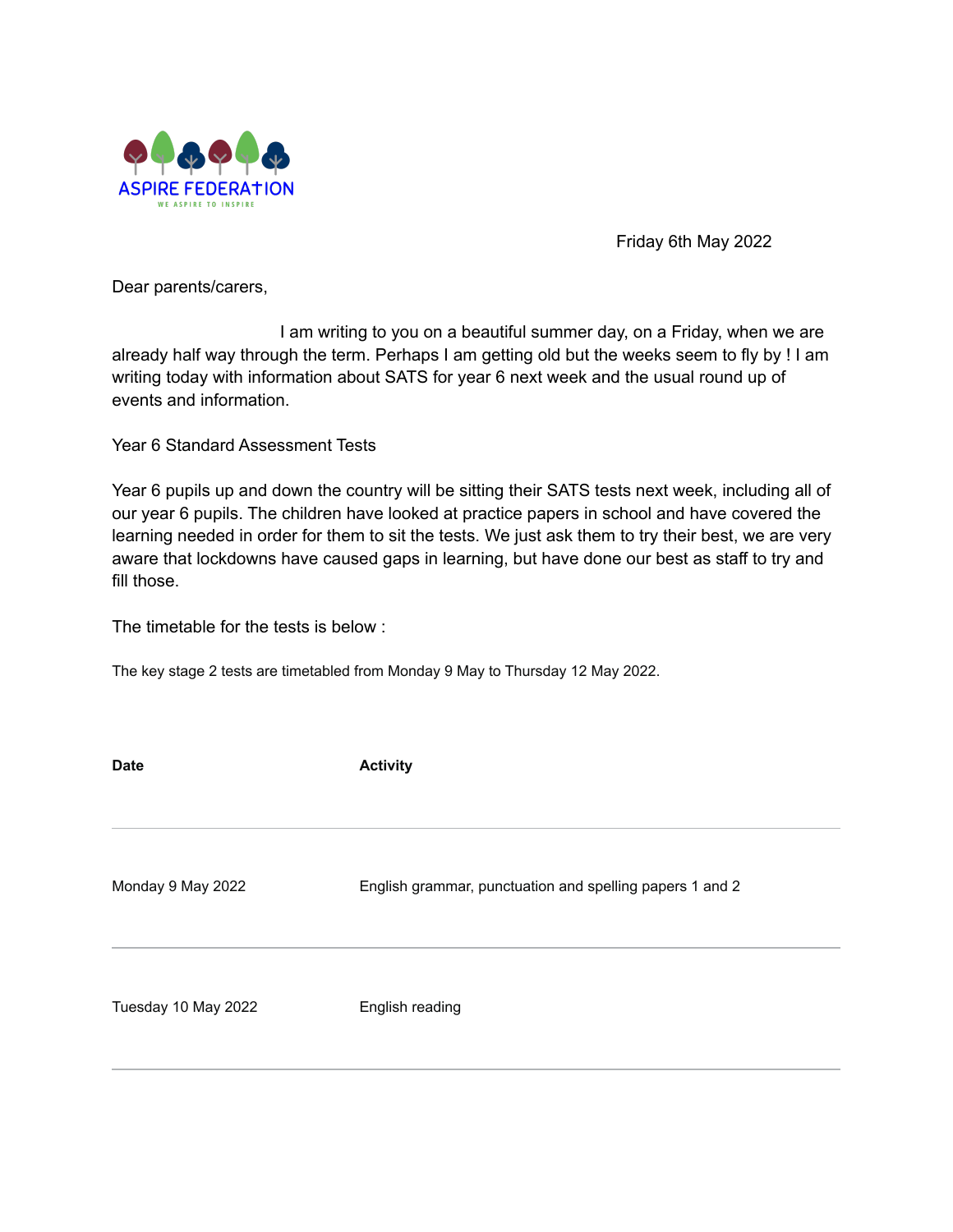Wednesday 11 May 2022 Mathematics papers 1 and 2

Thursday 12 May 2022 Mathematics paper 3

Year 2 SATS

Year 2 pupils also sit tests, these are not as formal as year 6 and will be done within class over the next few weeks. These are just to assess the children's progress during years 1 and 2, before they move onto key stage 2 in year 3. The children will be tested in reading, writing and maths.

If you have any questions about SATS in years 2 or 6 please see your child's class teacher.

Forthcoming events

Swimming Gala - Thursday 18th May 2022

This will take place at Sutton Valence Independent school between 2- 3.30pm. Parents are invited to collect their children from school and watch their children at the gala. All Aspire pupils in year 3 and 4 who have attended swimming lessons will be taking part. Parking is available at Sutton Valence village hall. Medals will be awarded to all children taking part.

If you are unable to collect your child and take them to the gala please inform your school office who will try and arrange other transport.

Forest Schools - Year 4 - 13th May 2022

It is the rescheduled date next Friday for year 4 to attend forest school in Bearsted. A letter will be sent out from your child's school containing all details of this event

Jubilee Celebrations - Friday 27th May 2022

Mrs Masters is arranging a celebration of the jubilee at Ulcombe for all pupils, parents and staff of the Aspire Schools. The catering company that we work with are providing a picnic for the children for the normal school dinner price or they can bring their own packed lunch.